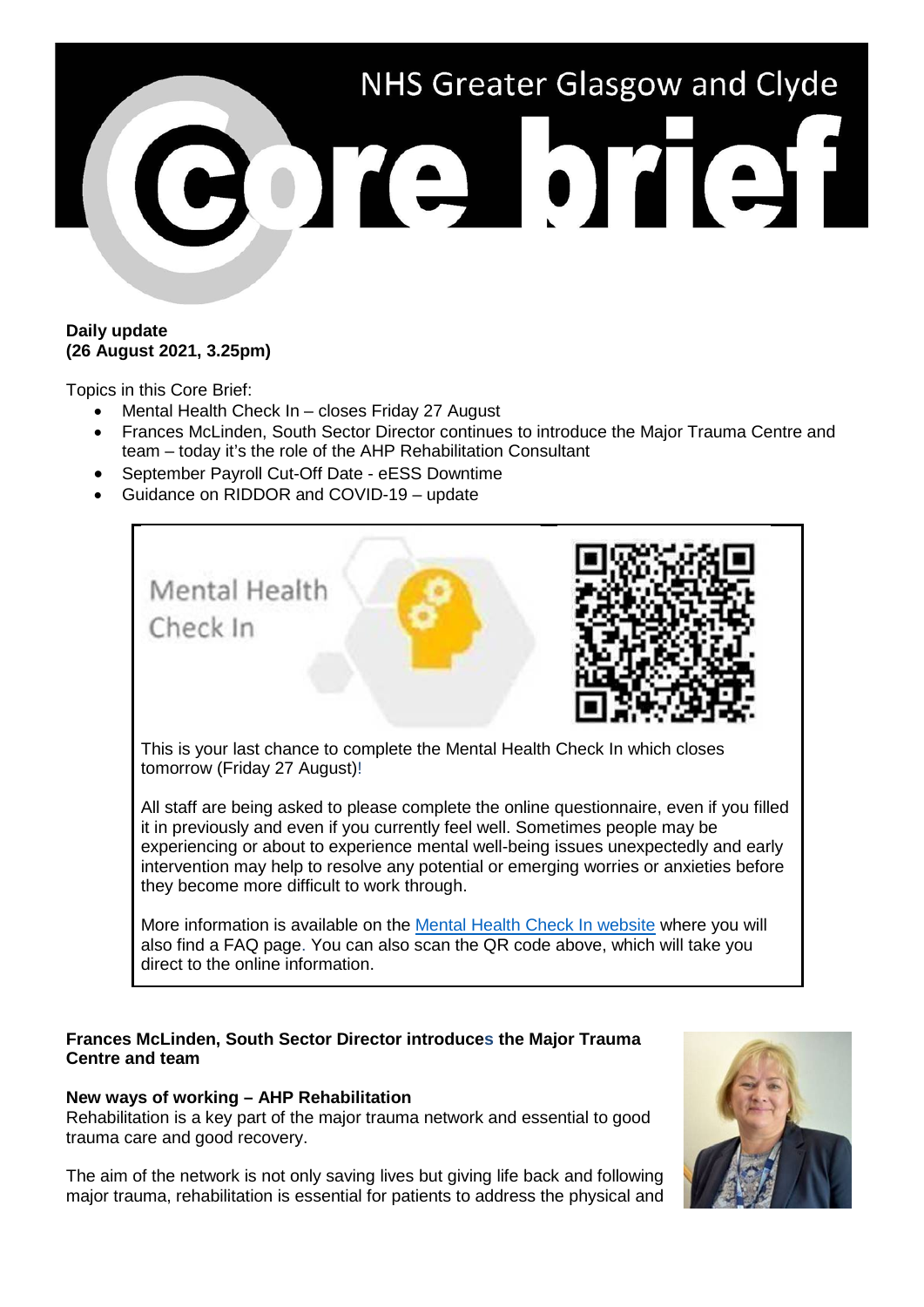psychosocial needs that result from their injuries and experiences. Without such input, patients are unlikely to return to their maximum levels of function, which has significant implications for them, their formal and informal carers and society as a whole.

The ethos of the major trauma ward is one of trauma rehabilitation and we have created a specialist rehabilitation service which will provide rehabilitation support to patients from day one.

One of the new roles we have developed is that of the [AHP Rehabilitation Consultant \(see video below\)](https://youtu.be/ns-zIy7L5BM) and I would like to introduce you to Karen Scott who has and will continue to support developing the specialist rehabilitation element of the service.



# **September Payroll Cut-Off Date - eESS Downtime**

A period of downtime for the eESS system has been planned from between 12 noon on Thursday 23 September until Tuesday 28 September. During this time, the payroll interface will be suspended. Managers should please ensure any payroll transactions for staff in September are processed as early as possible ahead of the next Payroll cut-off date at 5pm on Friday 17 September. Your support is greatly appreciated.

### **Guidance on RIDDOR and COVID-19 - update**

In line with the organisation's Incident Management & Recording Policy, NHSGGC is committed to the delivery of effective, safe, and person centred care ensuring there will be no avoidable injury or harm to people or adverse impact on the organisation resulting from the delivery of healthcare or other work related activity.

The policy includes the requirement to report certain serious workplace accidents, occupational diseases and specified dangerous occurrences (near misses) in line with the Reporting of Injuries, Diseases, and Dangerous Occurrences Regulations 2013 (RIDDOR) to the Health and Safety Executive. COVID-19 (Coronavirus) has led to an update from the Health and Safety Executive (HSE) on these regulations.

A guidance document to support Managers has been developed and is available here – [Guidance on](https://www.nhsggc.org.uk/working-with-us/hr-connect/health-safety/policies-guidance-documents-forms/incident-accident-management/covid-riddor-reporting/)  [RIDDOR and COVID-19.](https://www.nhsggc.org.uk/working-with-us/hr-connect/health-safety/policies-guidance-documents-forms/incident-accident-management/covid-riddor-reporting/)

Please contact the Health and Safety department for any further information.